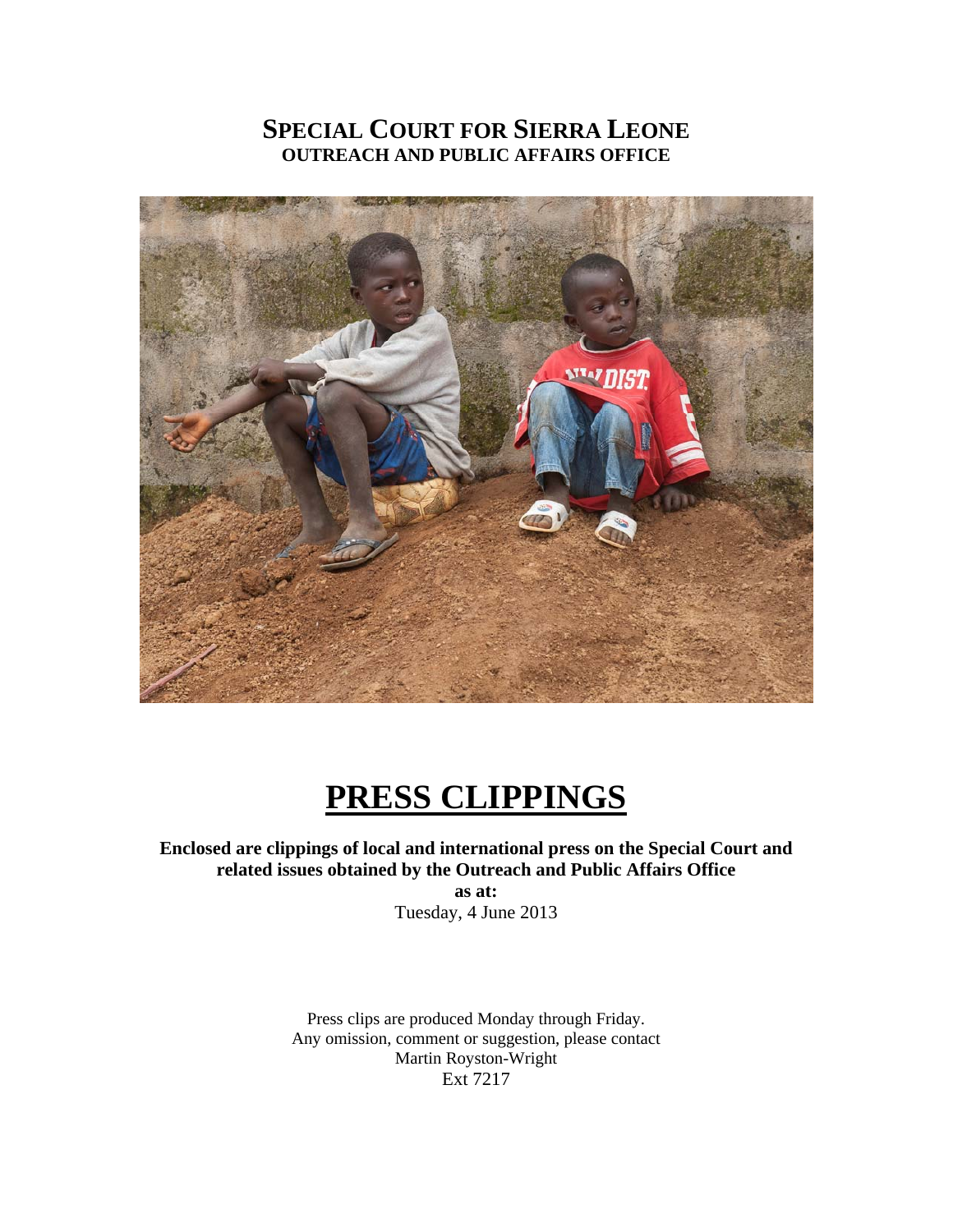| <b>Local News</b>                                                       |             |  |  |
|-------------------------------------------------------------------------|-------------|--|--|
| Justice George Gelaga King Elected President of the Special Court / OPA | Page 3      |  |  |
| Civil Society Collects Names of Those Died In The War / FDP             | Page 4      |  |  |
| <b>International News</b>                                               |             |  |  |
| Today In History / Jamaica Observer                                     | Page 5      |  |  |
| Today In History / The Province                                         | Page 6      |  |  |
| Is ICC Hunting Africans Alone? / The Informer                           | Pages 7-8   |  |  |
| Hague Court May Try Kenyan Vice President in Africa / Reuters           | Page 9      |  |  |
| International Criminal Court Has No Blemish So Far/ Standard Digital    | Pages 10-11 |  |  |
| Rape in Kashmir - The Forgotten War Crime / The Huffington Post         | Pages 12-13 |  |  |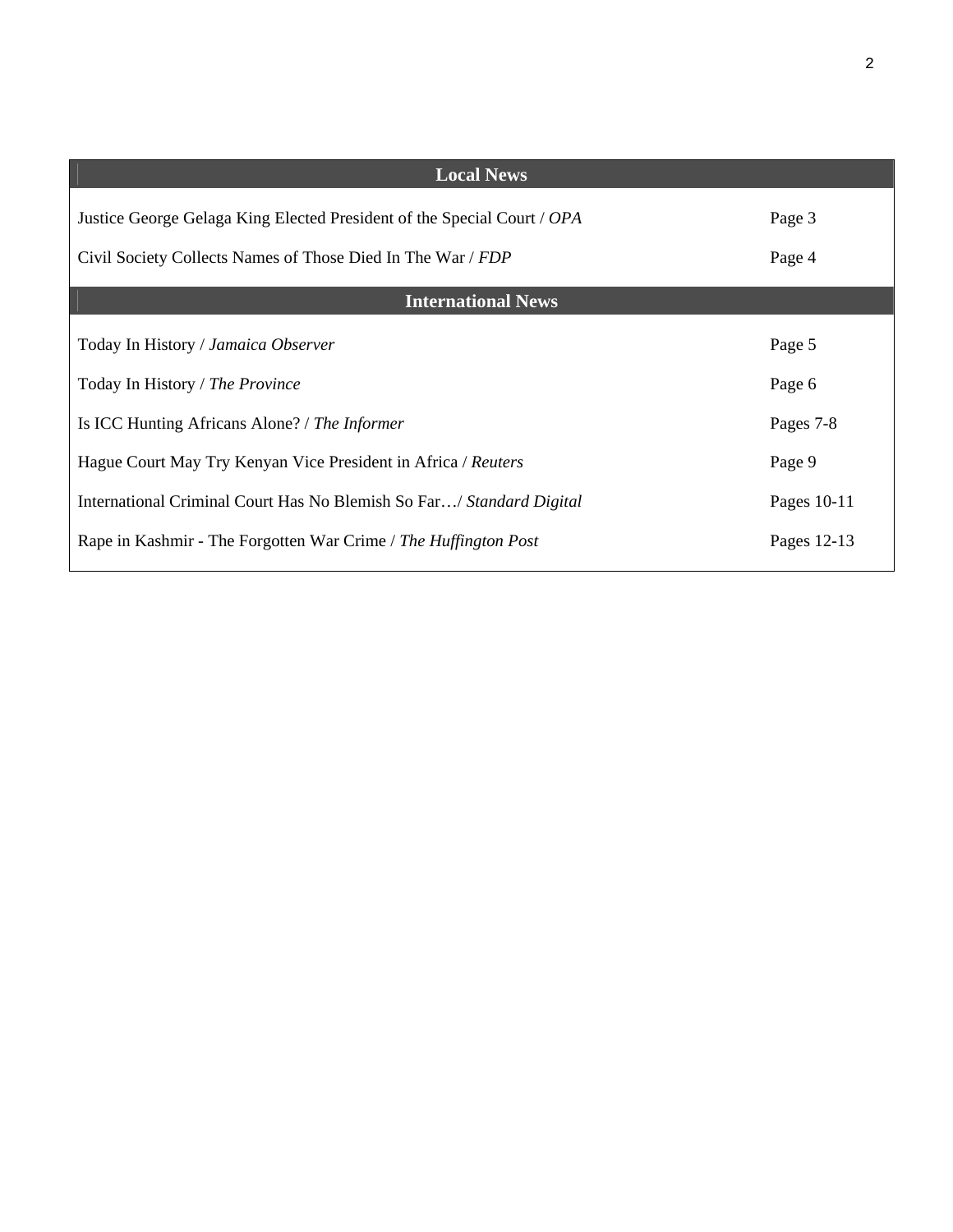

# **Special Court for Sierra Leone**

Outreach and Public Affairs Office

# **PRESS RELEASE Freetown, Sierra Leone, 4 June 2013**

#### **Justice George Gelaga King Elected President of the Special Court**



Justice George Gelaga King of Sierra Leone has been elected Presiding Judge of the Appeals Chamber, a post which makes him President of the Special Court. He succeeds Justice Shireen Avis Fisher of the United States, whose term ended on Monday.

Justice Emmanuel Ayoola of Nigeria was re-elected to a fourth term as Vice President, and Justice Renate Winter of Austria was elected as Staff Appeals Judge. Justices King, Ayoola and Winter were among the first set of Judges appointed to the Special Court at its inception in 2002, and they will serve in these posts until the Court completes its mandate.

Justice George Gelaga King has been President of the Sierra Leone Court of Appeal and of Court of Appeal of the Gambia. He served as Sierra Leone's Ambassador to France, Spain, Portugal and Switzerland from 1974 to 1978, and was at the same time Sierra Leone's Permanent Representative to UNESCO. Between 1978 and 1980 he served as Sierra Leone's Ambassador and Permanent Representative to the United Nations.

Justice King taught law at the Sierra Leone Law School from 1990 to 2005. He is Chairman of both the Sierra Leone Law Journal and the Gambian National Council for Law Reporting, and was a member of the Sierra Leone Council of Legal Education. He is a Fellow of the Royal Society of Arts. He holds an LLB degree from London University, and was called to the Bar at Gray's Inn, London.

In May 2007, he received Sierra Leone's highest honour when he was named a Grand Officer of the Republic of Sierra Leone (GORSL). He is a "Distinguished Visiting Professor" of Kingston University in Essex, U.K.

Justice King has been a Judge of the Special Court for Sierra Leone since 2002. He previously served two terms as President; he was first elected in 2006 and re-elected in 2007.

#### #END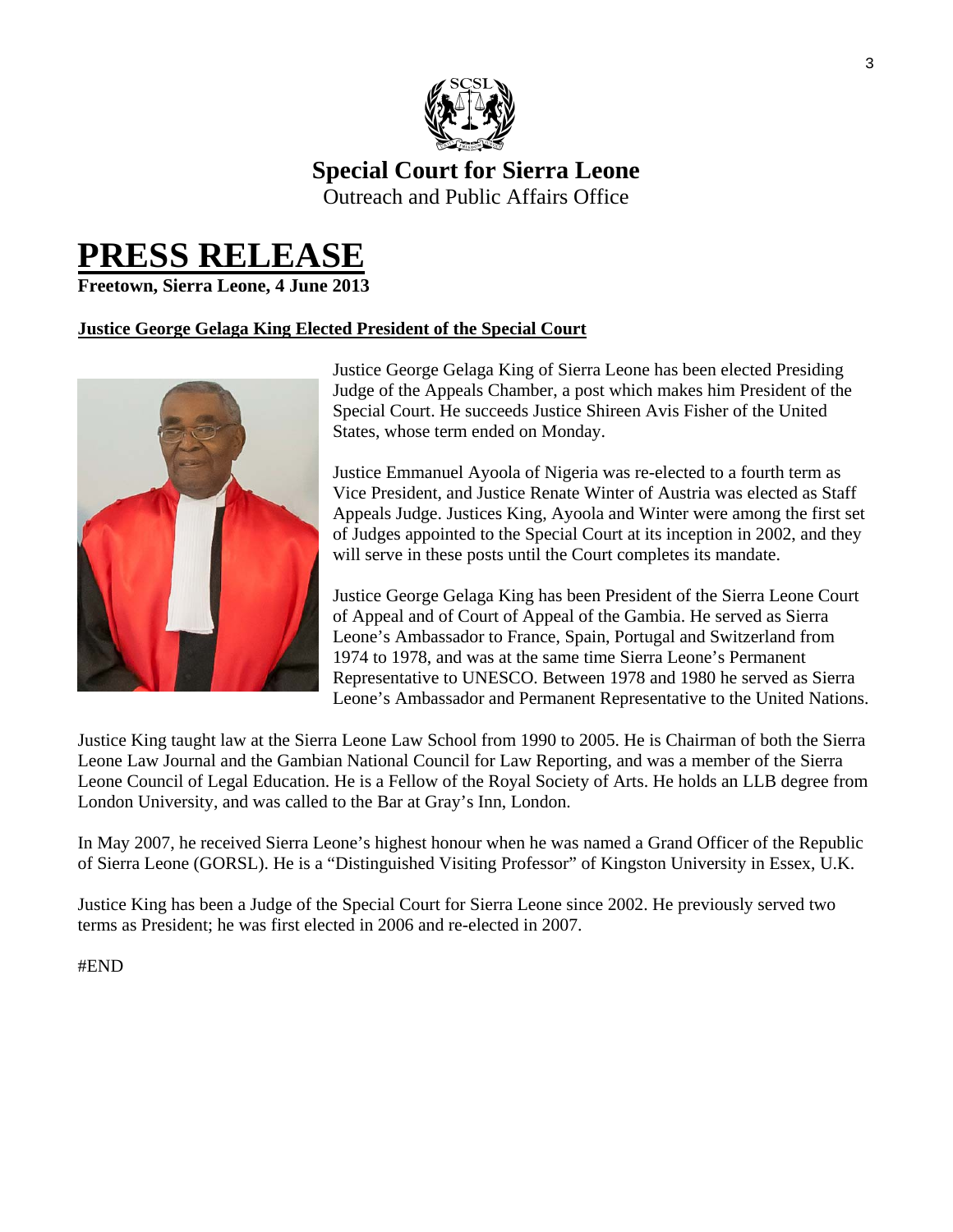# **Civil society Collects Names Of Those Died In The War**

THE SPECIAL Court for Sierra Leone and partners including the Human Rights Commission and the **Amputees and War Wounded Associa**tion have meet with civil society groups in every district headquarter town and Freetown from 8<sup>th</sup> to the 27<sup>th</sup> May to launch the collection of artifacts and names of those who died as a result of the war.

The campaign will see civil society groups in every district, and in the Western Area visit every village and town to encourage residents to donate artifacts and give the names of loved ones who died as a result of the decade-long conflict for inclusion in the exhibition and memorial garden respectively.

Joseph Dumbuya from the Special Court told civil society activists across the country that the materials and information collected will be used in building the permanent memorial - the Sierra Leone Peace Museum - which will be

# **Civil society Collects Names Of Those Died** In The War

dedicated to the victims of the conflict. He added that the Museum will achieve this objective by preserving the history of the war through an archive and an exhibition which will narrate the history of the war and the story of the peace process, and the Memorial Garden which will serve as a place of quiet reflection in honour of the war's victims.

He said artifacts are physical materials which relate to the war and the peace process, which will be used to build the exhibition. These include pictures, paintings, publicity and educational materials, short guns, traditional dress by ex-members of the civil defence

force, charm, juju and unidentified skeletons. On the other hand, the names of the war's dead will be printed on the walls of the Memorial Garden

To those who are selling their artifacts, he had this message, 'We will not pay for artifacts but will acknowledge every donation by inscribing the name of the donor underneath the artifact so that people will know you contributed to a worthy cause'

Civil society activists brainstormed challenges relating to community owned artifacts, fears and concerns about donating artifacts, collection of unidentified skeletons, and artifacts that are believed to serve an important part in the lives of people and therefore will not be donated regardless.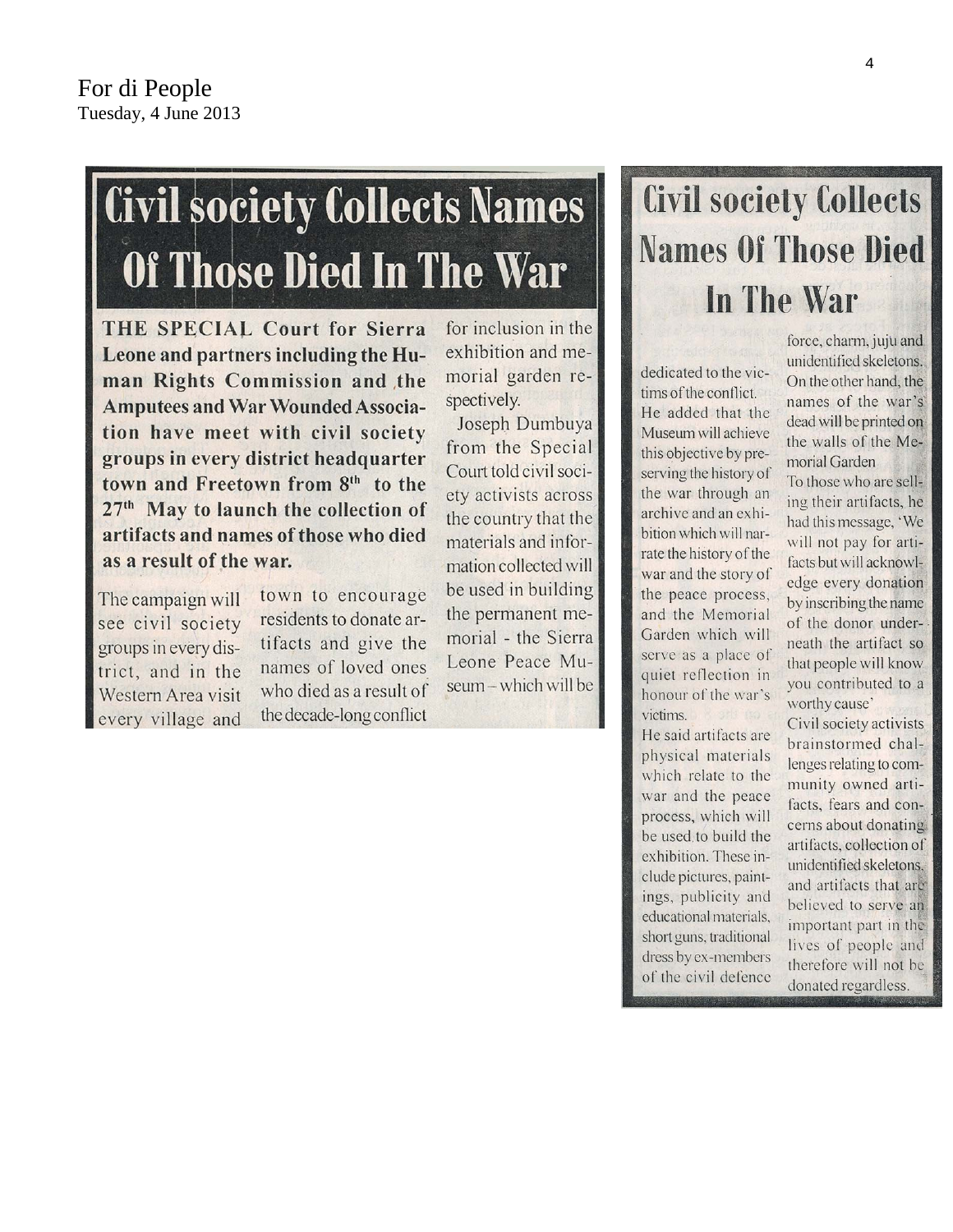#### Jamaica Observer Tuesday, 4 June 2013

#### -SNIP-

2003: The Special Court for Sierra Leone, set up to try war crimes suspects from the country's civil conflict, makes public a 17-count indictment against Charles Taylor, the president of neighbouring Liberia.

-SNIP-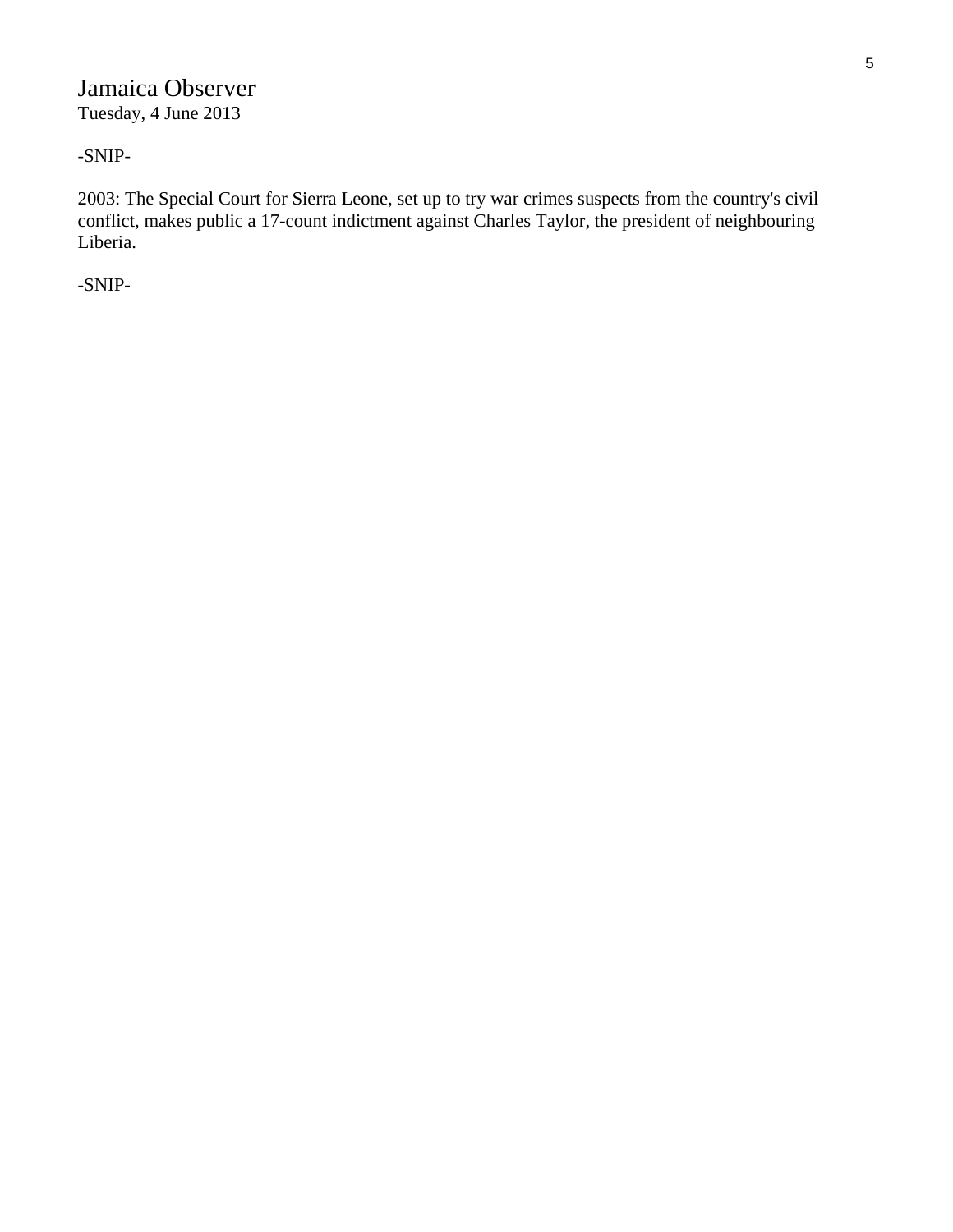#### The Province (Canada) Tuesday, 4 June 2013

-SNIP-

In 2003, the international court for Sierra Leone indicted Liberian President Charles Taylor on war crimes charges during the West African country's civil war in the 1990's.

-SNIP-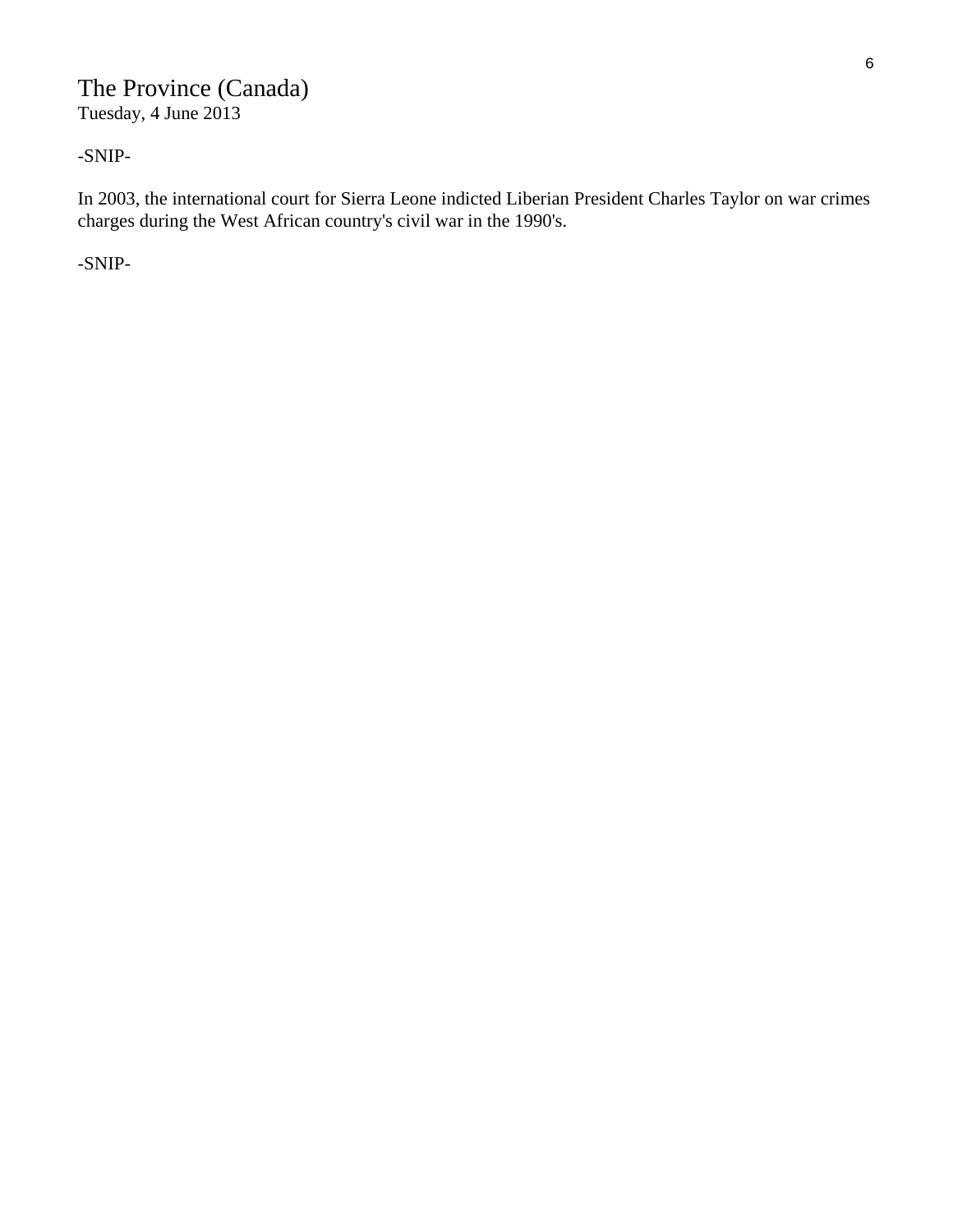#### The Informer (Liberia)

Monday, 3 June 2013 Editorial

#### **Is ICC Hunting Africans Alone?**

During the just ended all-important Summit of the African Union (AU) which came at a time that the Pan-African body was marking its golden jubilee anniversary at its headquarters in Addis Ababa, one of the burning issues discussed was that of certain African leaders finding themselves behind bars to answer to indictments of war crimes and crimes against humanity.

This indeed lowers the integrity and morale of third-world Countries especially Africa, to the extent that there are many who feel that this trend must change. Africa has gone through the dehumanizing slavetrade that included both the trans-Atlantic and the trans-Arabian sea slave trade, to avoid its re-occurrence accounts for one reason why the Organization for African Unity (OAU) which preceded the AU was formed in 1963.

This continent has also suffered from the humiliations of European colonialism whereby European nations especially France, Britain, Portugal, Spain among others, balkanized the continents into smaller territories and states. This is why in one way or the other, every country in Africa went through the excruciating blows of colonialism and had to struggle for their independence except Liberia, a Country that was never colonized but founded by an American based non-governmental organization.

European colonialism whereby European nations especially France, Britain, Portugal, Spain among others, balkanized the continents into smaller territories and states. This is why in one way or the other, every country in Africa went through the excruciating blows of colonialism and had to struggle for their independence except Liberia, a Country that was never colonized but founded by an American based nongovernmental organization.

What was at the heart of debates at this year's AU anniversary Summit included discussions over why more African leaders including Charles Taylor of Liberia, Laurent Gbagbo of the Ivory Coast find themselves in the cell of the International Criminal Court (ICC) on charges of war crimes and crimes against humanity? President Omar Bashir of Sudan and Uhuru Kenyatta of Kenya have also been issued indictment warrant but not yet arrested.

The point raised by ex-President Taylor shortly before boarding the special Nigerian Presidential jet for a self-imposed exile in Nigeria upon the invitation of the then President, Olusegun Obasanjo was that 'Liberians must be very careful, as decisions (on Liberians affairs) are being made in foreign capitals. On the other hand ex-President George Bush ll said that 'Taylor must go out of Liberia and ECOWAS, the West African political grouping must go in'.

One reason why African leaders are in jail at the ICC is the massive violation of the democratic rights of their opponents, the abuse of power, the greed for power which leaders to the desire to maintain the grips of power at all costs and by all means. If one analyses the situation from an objective viewpoint, Charles Taylor, Uhuru Kenyatta of Kenya and Gbagbo of the Ivory Coast were in one way or the other guilty of crimes against humanity.

Moreover, although Africa had been subjugated to European colonialism and imperialism if one considers the indictment of General Manuega of Panama, on charges of drug trafficking the indicted was lards of Bosnia and Herzegovina, Croatia etc where several mass graves were discovered and where ethnic cleansing was the order of the day, it would be difficult to conclude that only African leaders alone are on the wanted list of the ICC Court in the Hague, Netherland.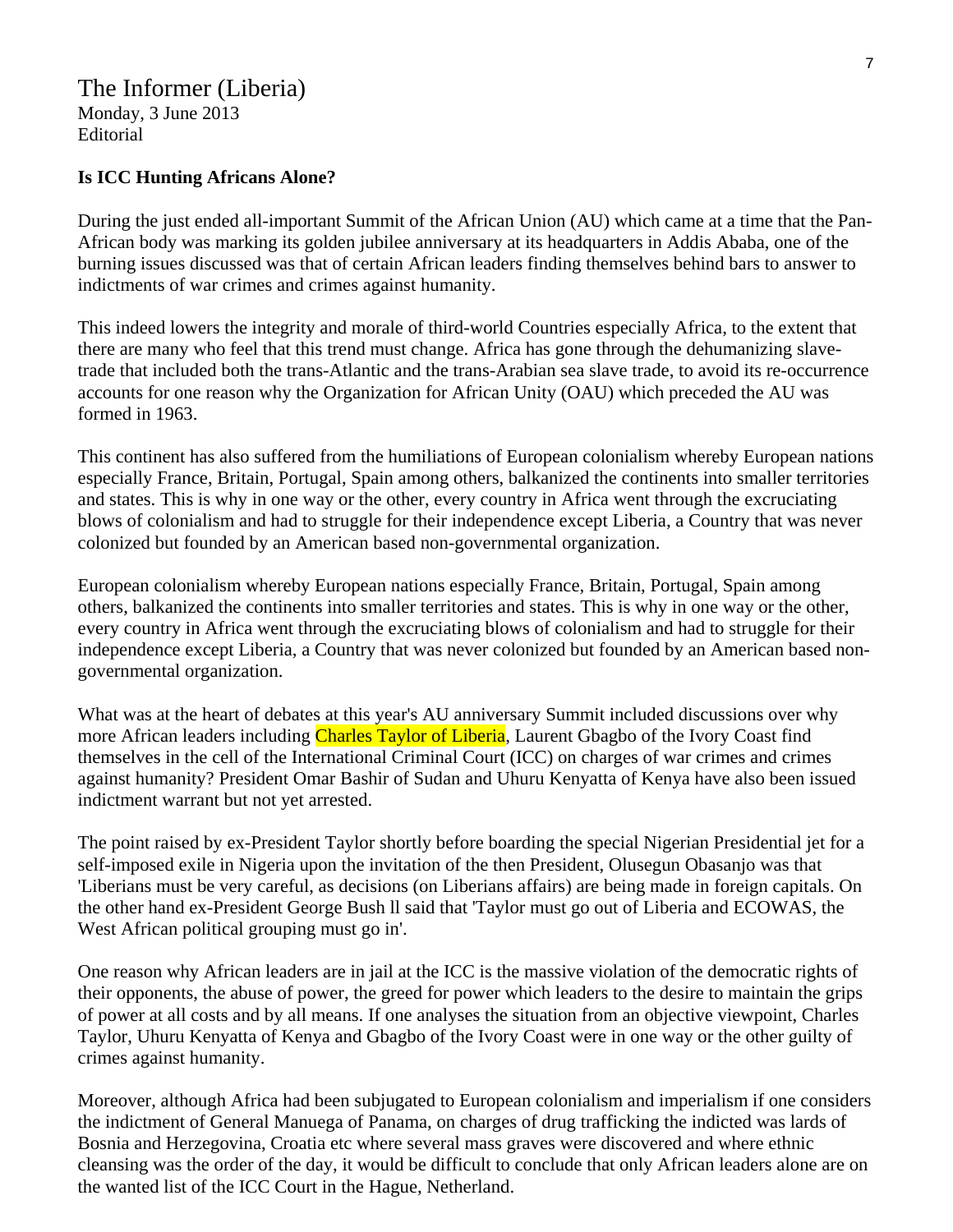We are however urging the international community to ensure that only those Africans on which primafacie instances of the abuse of power and crimes against humanity with reasonable proofs are to be indicted. Indeed every effort should be made to weed out racism and favoritism in the indictment of convicts of war crimes and crimes against humanity.

It is also our ardent conviction that as a mark of respect for African unity and solidarity, and the quest to have Africans decide their own destinies, the international community must make it a point of duty to ensure the establishment of an African parallel of a war crimes tribunal on the soil of an African country but judges drawn from diverse ethnic and regional backgrounds in the world such as European and African judges.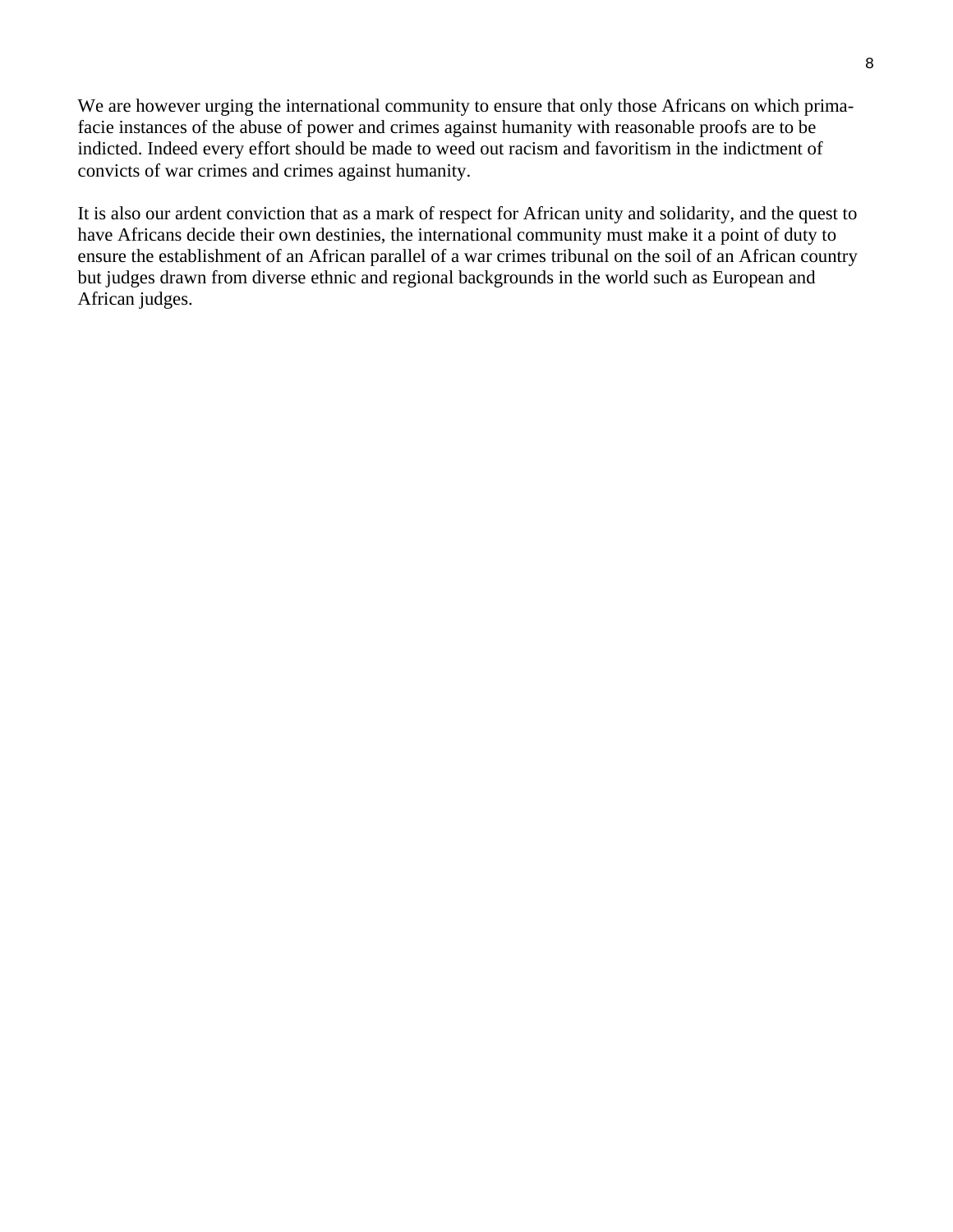Reuters Monday, 3 June 2013

#### **Hague court may try Kenyan vice president in Africa**

By Thomas Escritt

William Ruto (R) sits in the courtroom of the International Criminal Court (ICC) in The Hague May 14, 2013. REUTERS/Lex van Lieshout/Pool

AMSTERDAM (Reuters) - The International Criminal Court could hold a trial outside The Hague for the first time, after ICC judges said on Monday they may hear the case against Kenya's deputy president in his own country or neighboring Tanzania.

Judges were responding to requests from William Ruto's lawyers, who said it would be "in the interests of justice" for the politician's trial to be held closer to home.

Both Ruto and Kenyan President Uhuru Kenyatta - elected on a joint ticket in March - face charges of orchestrating violence after the previous election, five years ago, in which 1,200 people died.

The attempt to prosecute the leaders of one of Africa's biggest economies comes as the ICC is under increasing criticism from leaders on the continent who accuse it of unfairly targeting Africans.

Ruto has said he would attend hearings in The Hague if ordered to do so, but has also asked to participate by video link.

Though no final decision has been taken, the ICC judges said holding parts of the trial in Kenya, or Tanzania, where a U.N. court is trying alleged perpetrators of the Rwandan genocide, would bring it closer to victims and affected communities.

Prosecutors have warned that moving the trial to Kenya could make it harder to provide protection to witnesses who, they say, have been threatened into withdrawing their testimonies.

The trial would still be conducted by the ICC, regardless of where it was held. Kenyatta's lawyers have submitted a similar request to relocate the trial.

Judges also ruled on Monday that the trial of Ruto and his co-accused, broadcaster Joshua Arap Sang, would start on September 10, rather than the original start date of May 28, accepting defense requests for more time to prepare their cases.

Kenyatta's is a separate case, currently scheduled to start in July, though his defense has requested a delay which judges are considering.

All men deny the charges.

Leaders at an African Union summit in Addis Ababa last week urged the ICC to refer the cases to Kenyan courts.

Ethiopian President Hailemariam Desalegn accused the court of racial bias and of targeting Africans for prosecution, an allegation the court has always rejected.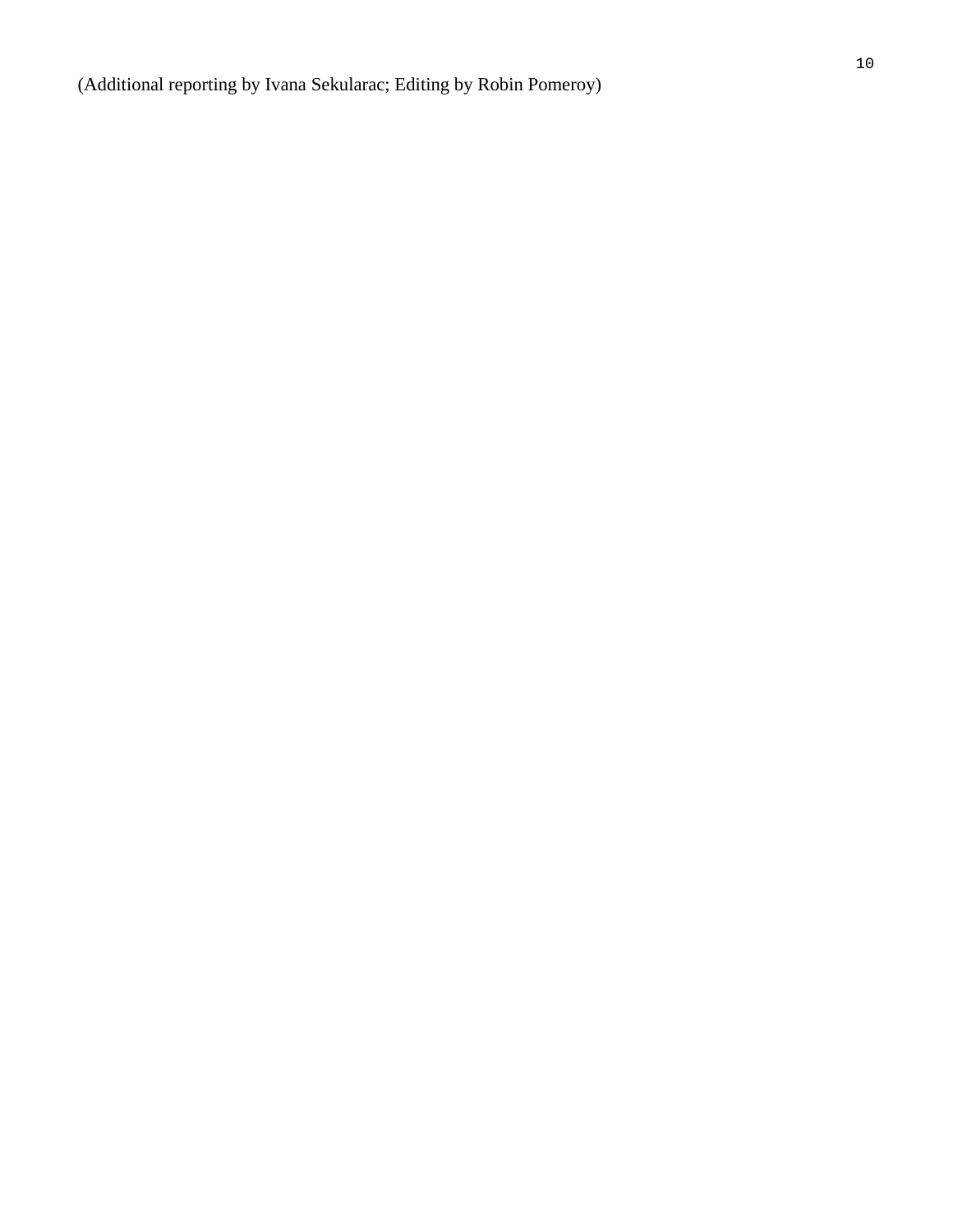#### Standard Digital (Kenya) Saturday, 1 June 2013

#### **International Criminal Court has no blemish so far, so let rulers stop calling for return of cases home**

#### By Anyang Nyongo

NAIROBI, KENYA: I was not surprised when the African Heads of States and governments assembled in Addis Ababa for the 50th Anniversary of the AU and their normal summit, decided to turn their backs on the International Criminal Court. Or at least to say they intend to do so. And as a first step in this direction, they proposed to bring back the Uhuru/Ruto cases from the Hague back to Nairobi, completely oblivious of how the cases ended there in the first place. The ICC has, as expected, refused to budge, arguing that theirs is a legal and not a political process, hence outside the jurisdiction of the assembled excellencies.

Looked at more objectively, we could not have expected any different pronouncement from these excellencies when they comprise a good coterie of human rights violators against their own people. A good number of them have equally perfected the art of changing the rules of accessing power when it suits them, hence the many "near life presidents" who still sit among them. So to commit a criminal offence against the people and then ask to sit at your own judgment as the judge is no big deal to them.

In which African country have we seen a sitting president go to court as an accused and receive any semblance of a fair trial? In which African country can we expect a president accused of human rights abuses to go to his own courts and allow the due process of law to find him or her guilty? Just by thinking about initiating the process of taking a president to court, trial judge after judge will disqualify themselves fearing not just the president but the enthusiastic and sycophantic handlers of His Excellency. A judge will be as dead as a dodo even before contemplating the beginning of such a trial in most African countries.

Let us not, therefore, trivialise the Rome Statutes and the opportunity they offer to tame rogue human rights abusers in Africa, including our presidents. More importantly, Africa now has a window of opportunity to establish democracies, which, over time, will be mature enough to protect ordinary Africans against such human rights abusers. This window may, however, get closed if we turn our backs to the promotion and defence of human rights within the Rome Statutes.

At the moment facts speak for themselves in Africa: We have no judiciary that can fairly dispense justice when very powerful people are accused of rights abuse.

 Let us cast our minds back to early 2008, and see on television that matatu on Nairobi-Nakuru road with passengers being pulled out by some rugged militias who proceeded to hack them to death while state security personnel watched. One passenger trying to escape was even crashed to death by the same matatu which rode over him. The same security personnel looked on. Don't tell me those pictures were not instantly available to our so-called law enforcement agencies; they were abundantly available complete with registration numbers of the vehicles used and the lapel service numbers of the security personnel who watched with glee as the macabre events unfolded. Since then nobody has been apprehended in the Kenyan courts for these wanton killings. And you want to tell me we are now ready to do what we have refused to confront for the last five years?

When some of us shouted "don't be vague go to the Hague" there was a belief that the Hague would never happen. Now that it has happened time is opportune for us to be vague. Mr Ndege, who lost 11 members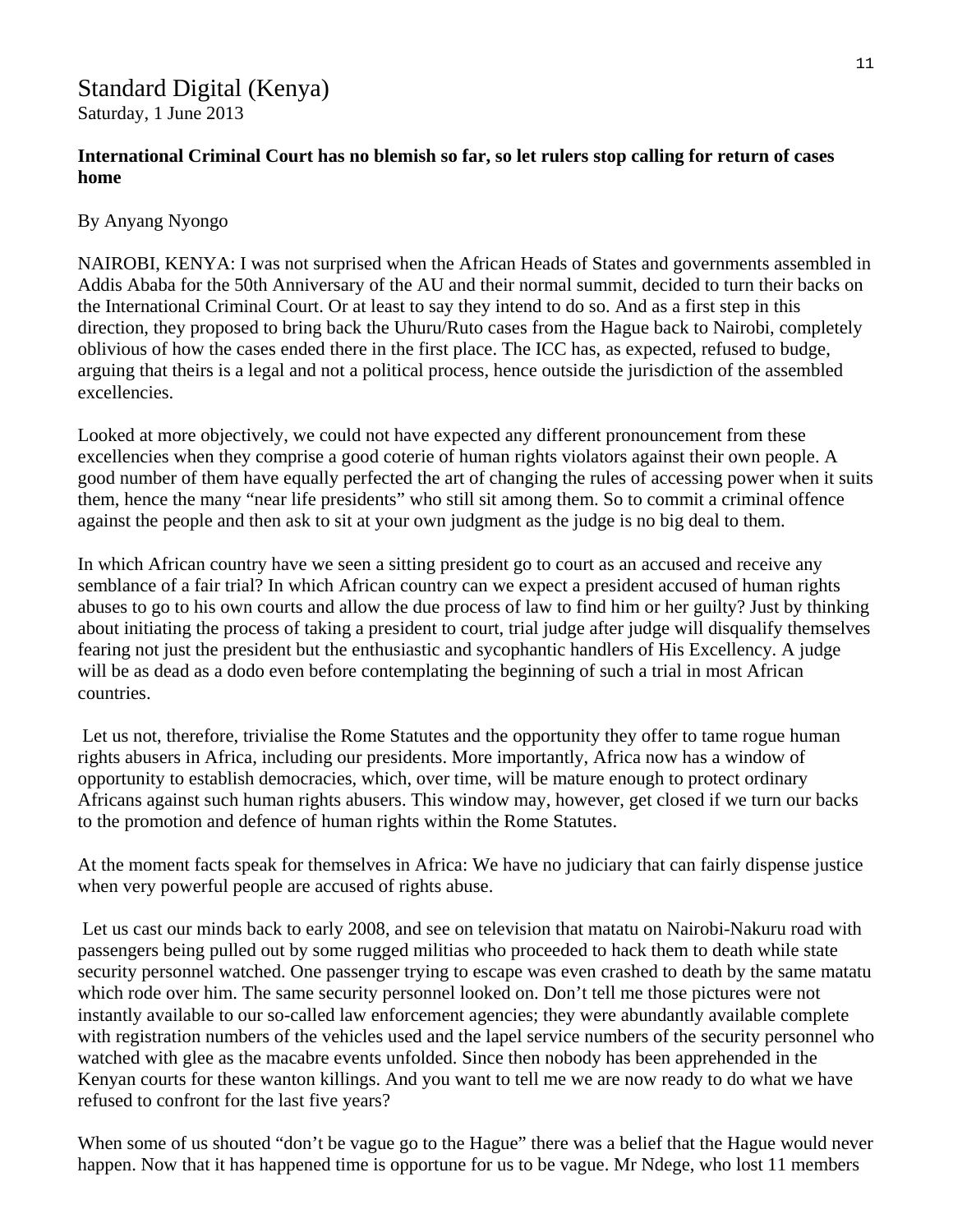of his family in Naivasha, is expected to be content with this vagueness; since he is no big man the loss of his family does not really count, and justice can be delayed in his case until cows come home.

As far as the African heads of states and governments are concerned, cows do not need to come home anyway, because there will be no Mr Ndege to receive them. The likes of Mr Ndege, in the system of justice manufactured by these excellencies, are regarded as menaces appealing for justice from the wrong quarters such as the Hague. Very often such people are quietly eliminated to erase any evidence of injustice or human rights abuse committed by the rich and powerful in Africa. Supposing the heads of states and governments were to be honest and to say that they are ready to give the people of Africa a chance to vote on the decisions made at the AU summit meetings. Suppose the people of Africa, in this rare act of honesty by these excellencies, were to hold a referendum on the requirements of the Rome Statutes versus the proposal that former President Gbagbo of Cote d'Ivoire, for example, should be tried in Abidjan because the leaders say that African problems should be sorted out by Africans themselves. What do you think the result would be? Your guess is as good as mine. But if you ask me I think Professor Gbagbo and the people of Cote d'Ivoire are better off with the judicial process at the Hague rather than anywhere in Africa where a sitting president is very likely to intervene and bias the court one way or the other.

We are very often held hostage by the criminal behavior of our own so-called leaders. Quite often we even rise to defend them after such atrocities because we believe they acted on our behalf, to defend us against our perceived enemies as it were. This, indeed, is how fascism is nurtured; in this regard ethnic fascism, or a black version of apartheid. The trouble is that the very perpetrators of atrocities are those who will stand on mountain tops and claim their innocence, or their willingness to create a healing process without first accepting the magnitude of the disease from which the sufferers are to be weaned.

I guess the Kenyan picture comes out clearly and the malice of bringing the cases home so as to quash them at this late hour is quite obvious. We do not wish to condemn anybody without a fair trial. We need to prove that the ICC is carrying out an unfair trial before any justification can be made for stopping the trials there. Creating a populist argument that Africans should be tried on their own soil makes no sense. It is not where the trial is held that is important, but the quality of trial that is vital with regard to dispensing proper justice. So far the ICC has shown that it is very meticulous in its work.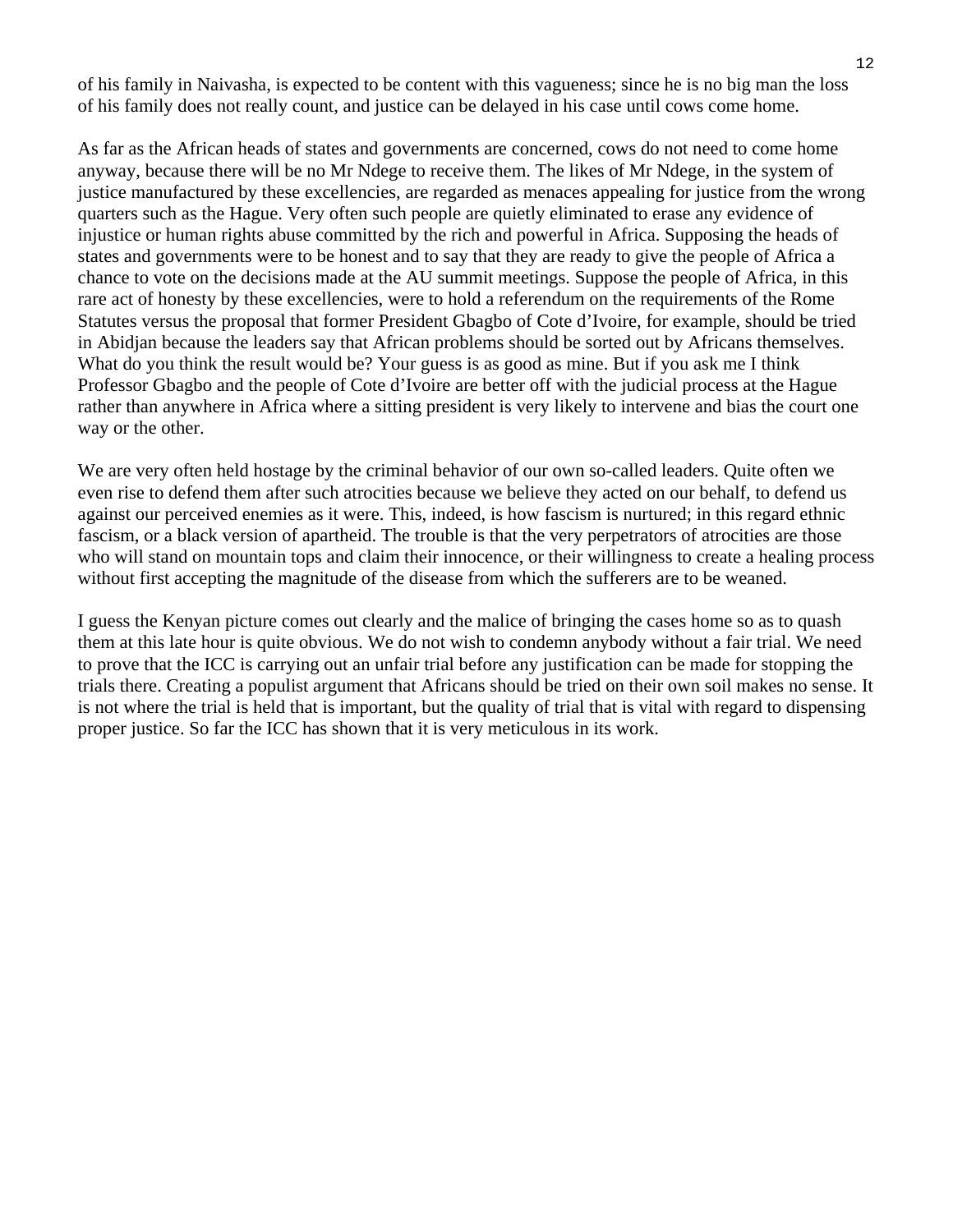### The Huffington Post

Saturday, 1 June 2013

#### **Rape in Kashmir - The Forgotten War Crime**

I have previously summarised human rights abuses in Kashmir in this post. Issues affecting Kashmir appear to have been missed from the international stage. Its people bravely struggle on alone, attempting to achieve some accountability. With one of the highest rates of post traumatic stress disorder in the world, the impact is obvious. Nevertheless, their plight is largely forgotten by India and west.

In April 2013, the UK's Foreign Minister, William Hague, and the Hollywood actress and Special Envoy to the UN Commissioner for Refugees, Angelina Jolie, announced their fight against sexual violence in war. They announced additional funding of 36 million dollars from G-8 nations, to develop a series of measures to prevent sexual violence and ensure justice for survivors of military conflicts.

#### Mr Hague said:-

 *And today we know the facts about sexual violence in conflict and we have the means to address it, so we must not look away or rest until the world faces up to its responsibilities to eradicate this violence.[Independent].* 

There has been no mention of Kashmir, and just a stony silence from Foreign Office in response to my tweets. It is interesting to note, however, that Human Rights Watch [HRW] were the first to document sexual violence in conflict in 1993 [Rape in Kashmir - A Crime of War ]. They published a report outlining how the Indian security forces in Kashmir used rape to "brutalise women and punish their communities, accused of sympathising with separatist militants" [It's Not Just about Violence]. Since then HRW have investigated and documented rape in conflict in the Democratic Republic of Congo, Colombia, Somalia, Iraq, Sierra Leone, Kosovo, Cote d'Ivoire, Guinea, and Haiti.

Sexualised violence in Kashmir is "systemic and institutionalised as part of a larger framework of punishment meted out to civilians". The Indian government decided to crackdown on Kashmiri insurgents in 1990. It was then that reports of rape were disclosed. A United Nations report in 1992 cited that the Indian security forces allegedly gang raped 882 women. Moreover a 2005 study by Médecins Sans Frontières found that

that "11.6 percent of interviewees said they had been victims of sexual violence since 1989" and that "one in seven had witnessed rape. [ A long struggle Against Systemic Rape in Kashmir ] .

The alleged set of crimes, known as the Kunan Poshpora case, happened more than 20 years ago, on February 23, 1991, when armed forces allegedly raped at least 32 teenaged, adult, and elderly women. The Indian government has refused to hold anyone accountable for these alleged crimes. In 1992, the United States Department of State's report on international human rights rejected the Indian government's conclusion and stated that there was "credible evidence to support charges that an elite army unit engaged in mass rape in the Kashmiri village of Kunan Poshpora". It is also interesting that Justice Verma's report on the Delhi Rape issue acknowledged the need for accountability. The team wrote

 *"We are indeed deeply concerned at the growing distrust of the State and its efforts to designate these regions as 'areas of conflict' even when civil society is available to engage and inform the lot of the poor. We are convinced that such an attitude on the part of the State only encourages the alienation of our fellow citizens." They continued, "It must be recognized that women in conflict areas are entitled to all the security and dignity that is afforded to citizens in any other part of our country" and finally the*